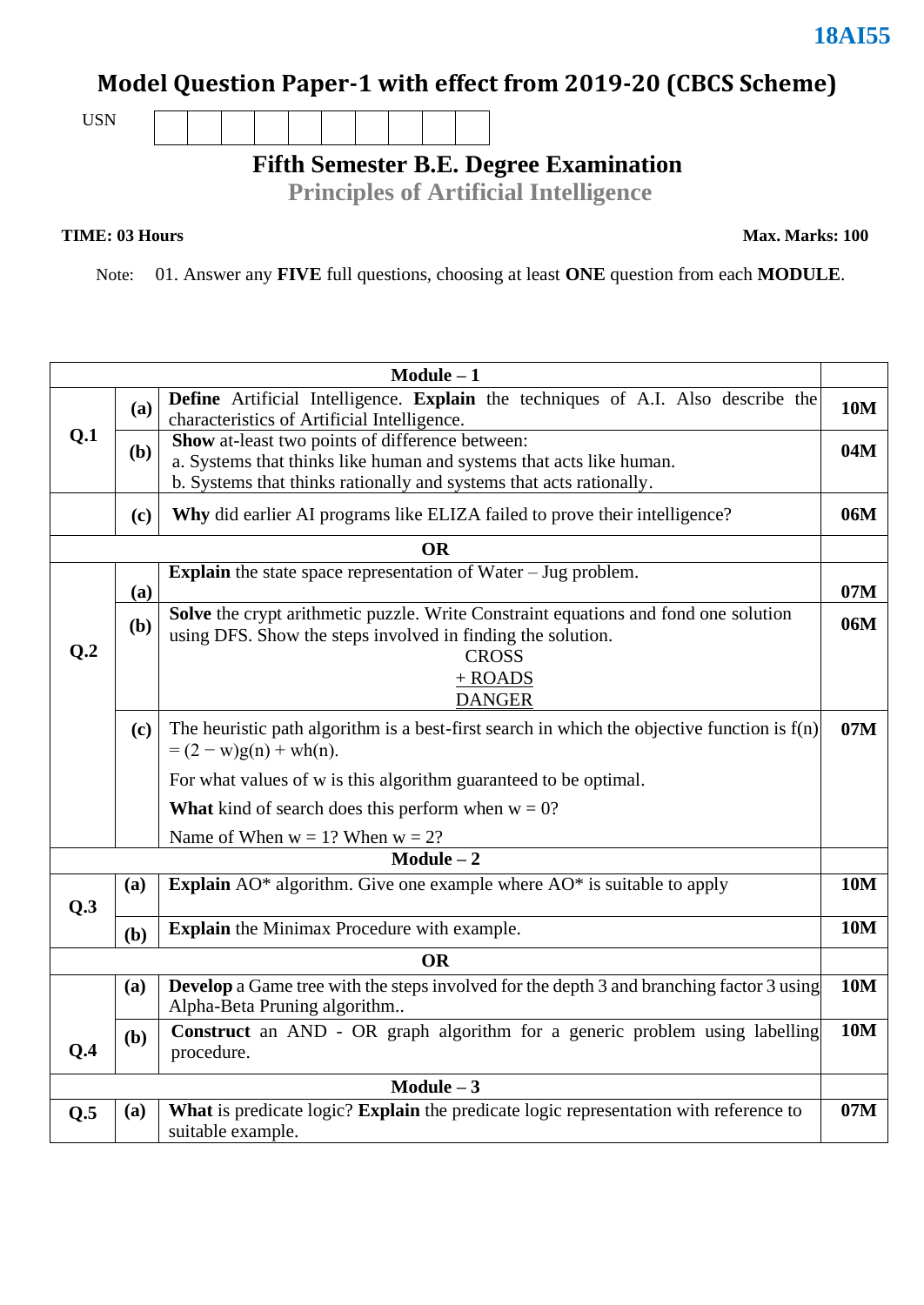## **18AI55**

|     | (b)                                                                                                                                                                                                                                                                                                                                                                                                                                                                                                                     | <b>Prove</b> the theorem infer $[(A \rightarrow B) \land (B \rightarrow C)] \rightarrow (A \rightarrow C)$ using Natural Deduction<br>system.                               |            |  |  |  |  |  |
|-----|-------------------------------------------------------------------------------------------------------------------------------------------------------------------------------------------------------------------------------------------------------------------------------------------------------------------------------------------------------------------------------------------------------------------------------------------------------------------------------------------------------------------------|-----------------------------------------------------------------------------------------------------------------------------------------------------------------------------|------------|--|--|--|--|--|
|     | (c)                                                                                                                                                                                                                                                                                                                                                                                                                                                                                                                     | <b>Establish</b> that $(A \rightarrow C)$ is a deductive consequence of                                                                                                     |            |  |  |  |  |  |
|     |                                                                                                                                                                                                                                                                                                                                                                                                                                                                                                                         | $\{(A \rightarrow B, B \rightarrow C) \text{ i.e. } \{A \rightarrow B, B \rightarrow C\} \vdash (A \rightarrow C)\}$<br><b>OR</b>                                           |            |  |  |  |  |  |
| Q.6 | Anything any one eats is called food. Mita likes all kinds of food. Burger is a food.<br>(a)<br>Mango is a food. John eats pizza. John eats everything Mita eats "<br>Construct these sentences into formulae in predicate logic and then to program clauses.<br>Use resolution algorithm to answer the following.<br>i. What food does John eat?<br>ii.Does Mita like pizza?<br>iii. Which food does John Like?<br>iv. Who likes what foods?<br>v. Prove the statement "Mita likes pizza and burger" using resolution. |                                                                                                                                                                             |            |  |  |  |  |  |
|     | <b>(b)</b>                                                                                                                                                                                                                                                                                                                                                                                                                                                                                                              | Consider a set $S = \{ \sim (A \ V B), (C \to B), (A \ V C) \}$ of formulae. Show that S is<br>unsatisfiable using the tableau method                                       |            |  |  |  |  |  |
|     | (c)<br>Using resolution refutation principle show that CVD is alogical consequence of $S =$<br>${A \text{V B}}$ , $\sim$ A V D, C V $\sim$ B}                                                                                                                                                                                                                                                                                                                                                                           |                                                                                                                                                                             |            |  |  |  |  |  |
|     |                                                                                                                                                                                                                                                                                                                                                                                                                                                                                                                         | $Module - 4$                                                                                                                                                                |            |  |  |  |  |  |
| Q.7 | (a)                                                                                                                                                                                                                                                                                                                                                                                                                                                                                                                     | Evaluate and prove the transition's involved in the given Start and Goal states<br>using the Sussman Anomaly problem.<br>Start State (State 0)<br><b>Goal State</b>         | <b>10M</b> |  |  |  |  |  |
|     | <b>(b)</b>                                                                                                                                                                                                                                                                                                                                                                                                                                                                                                              | Consider the block world Problem given below, construct and evaluate it by<br>using the <b>GOAL STACK</b> method.<br><b>Start State</b><br><b>Goal State</b><br>с<br>с<br>d | <b>10M</b> |  |  |  |  |  |
|     |                                                                                                                                                                                                                                                                                                                                                                                                                                                                                                                         | <b>OR</b>                                                                                                                                                                   |            |  |  |  |  |  |
|     | (a)                                                                                                                                                                                                                                                                                                                                                                                                                                                                                                                     | <b>Contrast</b> the features of Non-Linear Planning Strategies. Illustrate with an example<br>the working of Goal Set Method.                                               |            |  |  |  |  |  |
| Q.8 | (b)                                                                                                                                                                                                                                                                                                                                                                                                                                                                                                                     | "Means-Ends Analysis approach is a technique used to solve problems in Artificial<br>intelligence", Provide the <b>conclusion</b> with an example.                          |            |  |  |  |  |  |
|     |                                                                                                                                                                                                                                                                                                                                                                                                                                                                                                                         | $Module - 5$                                                                                                                                                                |            |  |  |  |  |  |
| Q.9 | <b>Design</b> a network of frames(NOF) with aki, a_part_of and inst links with the following<br>(a)<br>characteristics:<br>a. Insert a frame in NOF with all slot values filled up.<br>b. Delete a frame from NOF.<br>c. Update the values of the slot of a given frame.<br>d. Query module to ask questions using FBS.                                                                                                                                                                                                 |                                                                                                                                                                             |            |  |  |  |  |  |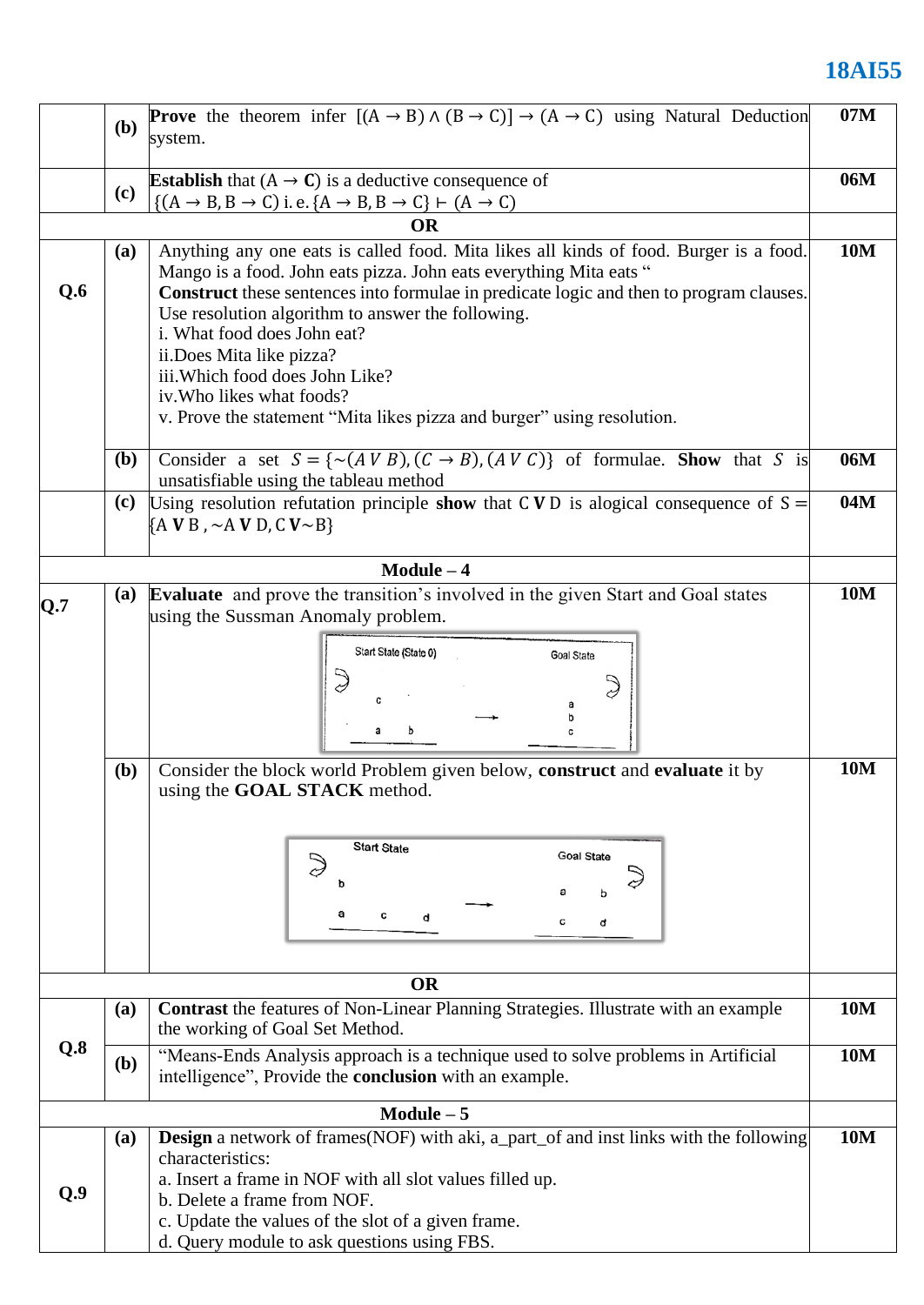|                                                     |              |                                                                                          | <b>18AI55</b> |  |  |  |  |
|-----------------------------------------------------|--------------|------------------------------------------------------------------------------------------|---------------|--|--|--|--|
|                                                     | ( <b>b</b> ) | <b>Design and illustrate</b> inferencing methods using ESNet representation for the      | <b>10M</b>    |  |  |  |  |
|                                                     |              | following problem which is denoted in casual form.                                       |               |  |  |  |  |
| $isa(X, living\_Things) \leftarrow isa(X, animate)$ |              |                                                                                          |               |  |  |  |  |
| $isa(X, animate) \leftarrow isa(X, human)$          |              |                                                                                          |               |  |  |  |  |
|                                                     |              | $isa(X, human) \leftarrow isa(X, man)$                                                   |               |  |  |  |  |
|                                                     |              | isa(John, man)                                                                           |               |  |  |  |  |
|                                                     |              | <b>OR</b>                                                                                |               |  |  |  |  |
|                                                     | <b>(a)</b>   | <b>Contrast</b> how an expert system different from a traditional program and production | <b>10M</b>    |  |  |  |  |
|                                                     |              | system different from an expert system? Explain the knowledge acquisition component      |               |  |  |  |  |
| Q.10                                                |              | of ES.                                                                                   |               |  |  |  |  |
|                                                     | ( <b>b</b> ) | <b>Design</b> a complete Frame Based System for Hospital Application using PROLOG.       | <b>10M</b>    |  |  |  |  |
|                                                     |              |                                                                                          |               |  |  |  |  |